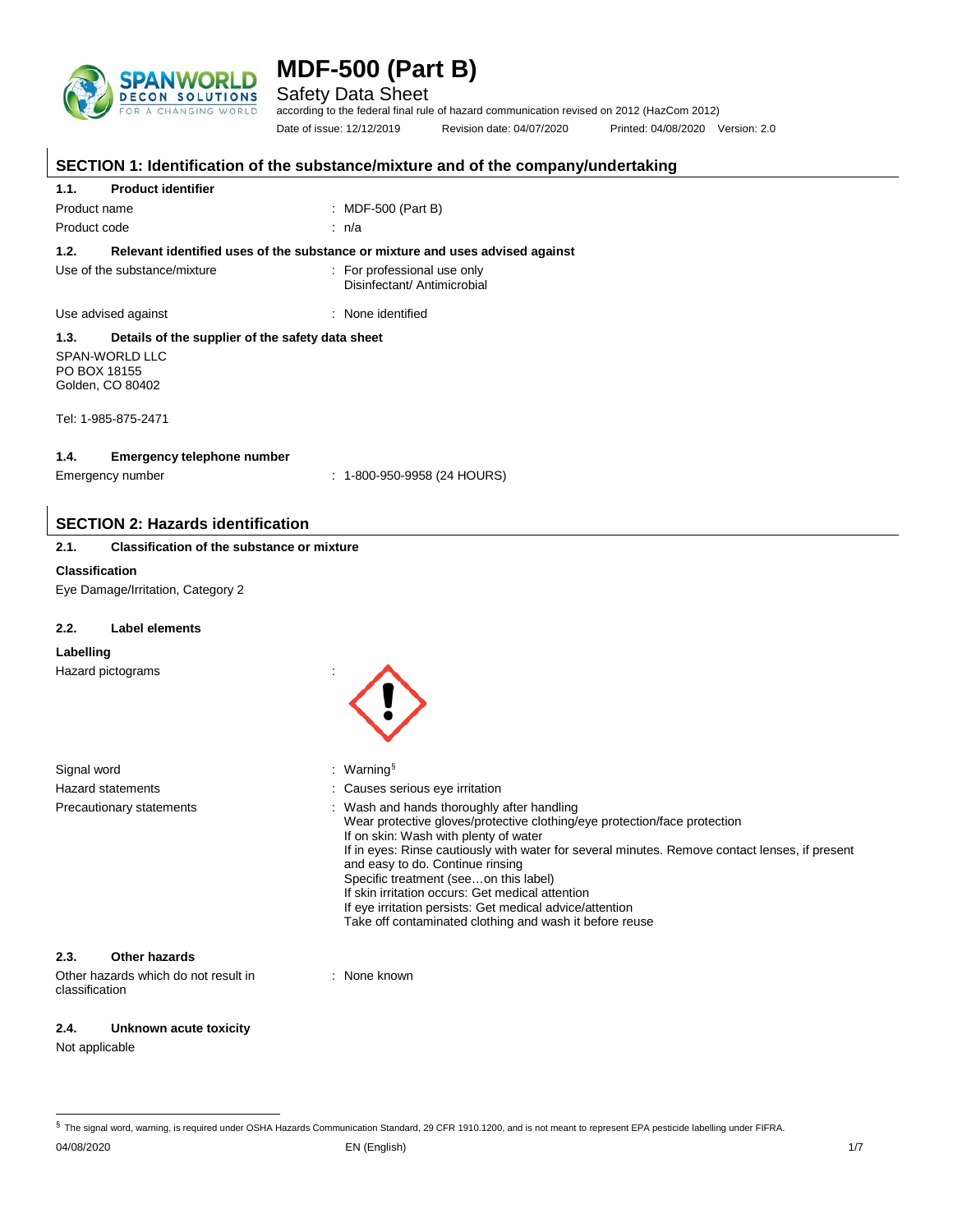Safety Data Sheet

according to the federal final rule of hazard communication revised on 2012 (HazCom 2012)

### **SECTION 3: Composition/information on ingredients**

### **3.1. Substances**

### Not applicable

#### **3.2. Mixture**

| <b>Name</b>       | <b>Product identifier</b> | % w/w |
|-------------------|---------------------------|-------|
| Hydrogen peroxide | 7722-84-1<br>(CAS No)     | 7.9   |

The specific chemical\ component identities and/or the exact component percentages of this material may be withheld as trade secrets.<br>This information is made available to health professionals, employees, and designated re provided in this document, per the requirements of the Federal Occupational Safety and Health Administration Standard (29 CFR 1910.1200), U.S. State equivalents.

### **SECTION 4: First aid measures**

| Description of first aid measures<br>4.1. |                                                                                                                                                                                   |
|-------------------------------------------|-----------------------------------------------------------------------------------------------------------------------------------------------------------------------------------|
| First-aid measures after inhalation       | : Remove person to fresh air and keep comfortable for breathing.                                                                                                                  |
| First-aid measures after skin contact     | : Rinse skin with plenty of water for 15-20 minutes. If skin irritation occurs: Get medical<br>advice/attention.                                                                  |
| First-aid measures after eye contact      | : Rinse cautiously with water for 15-20 minutes. Remove contact lenses, if present and easy to<br>do. Continue rinsing opening eyelids. Get medical advice/attention.             |
| First-aid measures after ingestion        | : If swallowed, rinse mouth with water (only if the person is conscious). Do not induce vomiting.<br>Obtain emergency medical attention. Call a POISON CENTER or doctor/physician |

### **4.2. Most important symptoms and effects, both acute and delayed**

Causes serious skin and eye irritation. Symptoms include irritation, redness and dryness of skin and stinging, watering, redness, and swelling of eyes. Ingestion may cause gastrointestinal disturbances.

#### **4.3. Indication of any immediate medical attention and special treatment needed**

Probable mucosal damage may contraindicate the use of gastric lavage. Have the product container or label with you when calling a poison control center or doctor, or going for treatment. You may also call 1-800-222-1222 for emergency medical treatment information. Treat symptomatically.

| <b>SECTION 5: Firefighting measures</b>                                                              |                                                                                                                                                                      |  |
|------------------------------------------------------------------------------------------------------|----------------------------------------------------------------------------------------------------------------------------------------------------------------------|--|
| <b>Extinguishing media</b><br>5.1.                                                                   |                                                                                                                                                                      |  |
| Suitable extinguishing media                                                                         | : Use fire-extinguishing media appropriate for surrounding materials. Foam. Dry powder. Carbon<br>dioxide. Water spray. Sand.                                        |  |
| Unsuitable extinguishing media                                                                       | : None known                                                                                                                                                         |  |
| Special hazards arising from the substance or mixture<br>5.2.<br>No additional information available |                                                                                                                                                                      |  |
| 5.3.<br><b>Advice for firefighters</b>                                                               |                                                                                                                                                                      |  |
| Firefighting instructions                                                                            | : Use water spray or fog for cooling exposed containers. Exercise caution when fighting any<br>chemical fire. Prevent fire-fighting water from entering environment. |  |
| Protective equipment for firefighters                                                                | : Do not enter fire area without proper protective equipment, including respiratory protection.                                                                      |  |
| Other information                                                                                    | Most vapors are heavier than air. They will spread along ground and collect in low or confined<br>areas (sewers, basements, tanks).                                  |  |
| <b>SECTION 6: Accidental release measures</b>                                                        |                                                                                                                                                                      |  |

| 6.1. | Personal precautions, protective equipment and emergency procedures |                                                                                                                                                                                                                                                  |  |
|------|---------------------------------------------------------------------|--------------------------------------------------------------------------------------------------------------------------------------------------------------------------------------------------------------------------------------------------|--|
|      | General measures                                                    | : Stop leak if safe to do so. Special danger of slipping by leaking/spilling product. Avoid contact<br>with eyes and skin. Avoid berating vapours, spray and mist. Evacuate unnecessary personnel.<br>Equip cleanup crew with proper protection. |  |
|      |                                                                     | The low volatility of this product does not require ventilation. However depending on the<br>condition, adequate ventilation might be required.                                                                                                  |  |

#### **6.2. Environmental precautions**

Prevent entry to sewers and public waters.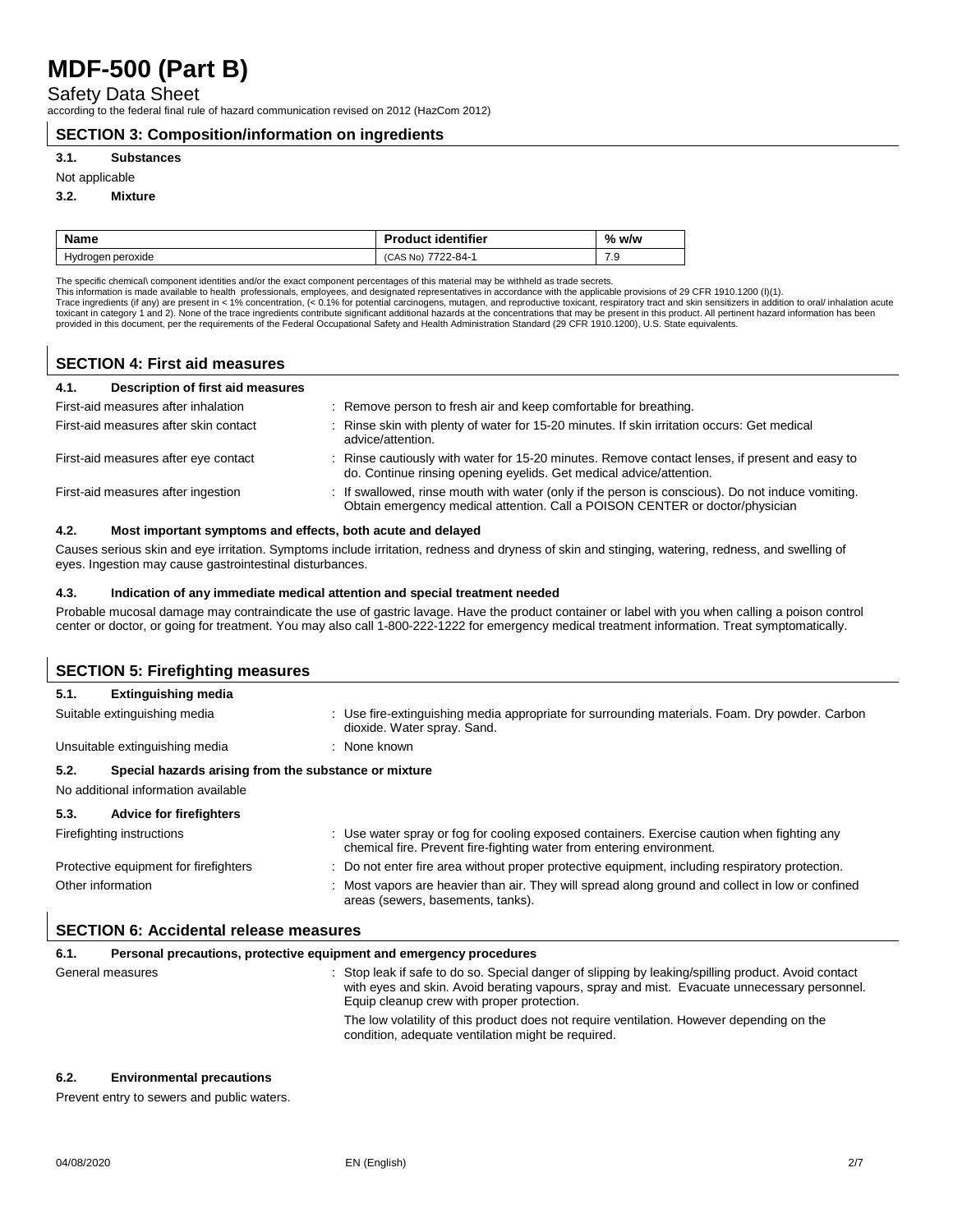Safety Data Sheet

according to the federal final rule of hazard communication revised on 2012 (HazCom 2012)

### **6.3. Methods and material for containment and cleaning up**

Methods for cleaning up example of the spills with inert solids, such as clay or diatomaceous earth as soon as possible. Collect all waste in suitable and labelled containers and dispose according to local legislation. Store away from other materials. Ensure all national/local regulations are observed. Dilute with large volumes of water. **6.4. Reference to other sections** No additional information available **SECTION 7: Handling and storage 7.1. Precautions for safe handling**

| .                                                                    |                                                                                                                                                                                                                                   |
|----------------------------------------------------------------------|-----------------------------------------------------------------------------------------------------------------------------------------------------------------------------------------------------------------------------------|
| Precautions for safe handling                                        | : Read label before use. Obtain special instructions before use. Ensure good ventilation of the<br>work station. Avoid contact with skin and eyes. Avoid berating vapours, spray and mist. Wear<br>personal protective equipment. |
| Hygiene measures                                                     | : Do not eat, drink or smoke when using this product. Wash thoroughly with soap and water after<br>handling and before eating, drinking, chewing gum, or using tobacco.                                                           |
| Conditions for safe storage, including any incompatibilities<br>7.2. |                                                                                                                                                                                                                                   |
| Storage conditions                                                   | : Keep out of reach of children. Keep only in the original container in a cool well-ventilated place.<br>Keep container closed when not in use. Keep away from incompatible materials. Keep away<br>from sources of heat.         |
| Incompatible materials                                               | : Zinc, Iron, Copper, Nickel, Brass, Iron and iron salts,                                                                                                                                                                         |
| Maximum storage period                                               | : 3 years if stored indoors with no direct sunight or wide temperature swings, the storage period<br>may be extended to 5 years                                                                                                   |

### **7.3. Specific end use(s)**

No additional information available

### **SECTION 8: Exposure controls/personal protection**

### **8.1. Control parameters**

| Occupational Exposure Limits |           |                                                          |                                           |                     |
|------------------------------|-----------|----------------------------------------------------------|-------------------------------------------|---------------------|
| <b>SUBSTANCE.</b>            | CAS No.   | LTEL (8 hr TWA ppm) $LTEL$ (8 hr TWA mg/m <sup>3</sup> ) | STEL (ppm) STEL (mg/m <sup>3</sup> ) Note |                     |
| Hydrogen peroxide            | 7722-84-1 |                                                          |                                           | <b>OSHA PEL Z-1</b> |
| Hydrogen peroxide, as H2O2   | 7722-84-1 |                                                          |                                           | <b>OSHA PEL</b>     |
| Hydrogen peroxide            | 7722-84-1 |                                                          |                                           | NIOSH REL Z-1       |
| Hydrogen peroxide            | 7722-84-1 |                                                          |                                           | ACGIH TLV           |

| Remark           | Notes                                                                                                                                                                                                                                |
|------------------|--------------------------------------------------------------------------------------------------------------------------------------------------------------------------------------------------------------------------------------|
| OSHA PEL Z-1     | Occupational Safety and Health Administration (OSHA) Permissible Exposure Limit (PEL) from 29 CFR 1910.1000 Z-1 Table                                                                                                                |
| OSHA PEL         | Occupational Safety and Health (OSHA) Permissible Exposure Limits (PELs).                                                                                                                                                            |
| NIOSH REL Z-1    | National Institute for Occupational Safety and Health (NIOSH) Recommended Exposure Limits (RELs) from the NIOSH Pocket Guide to Chemical Hazards table Z-1: Up to 10-<br>hour time weighted average (TWA) during a 40-hour work week |
| <b>ACGIH TLV</b> | The American Conference of Governmental Industrial Hygienists (ACGIH®) Threshold Limit Values (TLVs®) 2018                                                                                                                           |

### **8.2. Exposure controls**

- Appropriate engineering controls : Ensure good ventilation of the work station. Emergency eye wash fountains should be available in the immediate vicinity of any potential exposure.
- Personal protective equipment : Handle in accordance with good industrial hygiene and safety practices. Avoid all unnecessary exposure. For certain operations, additional Personal Protection Equipment (PPE) may be required.

Protective goggles. Gloves.



Hand protection : Handle with gloves. Use proper glove removal technique (without touching glove's outer surface) to avoid skin contact with this product.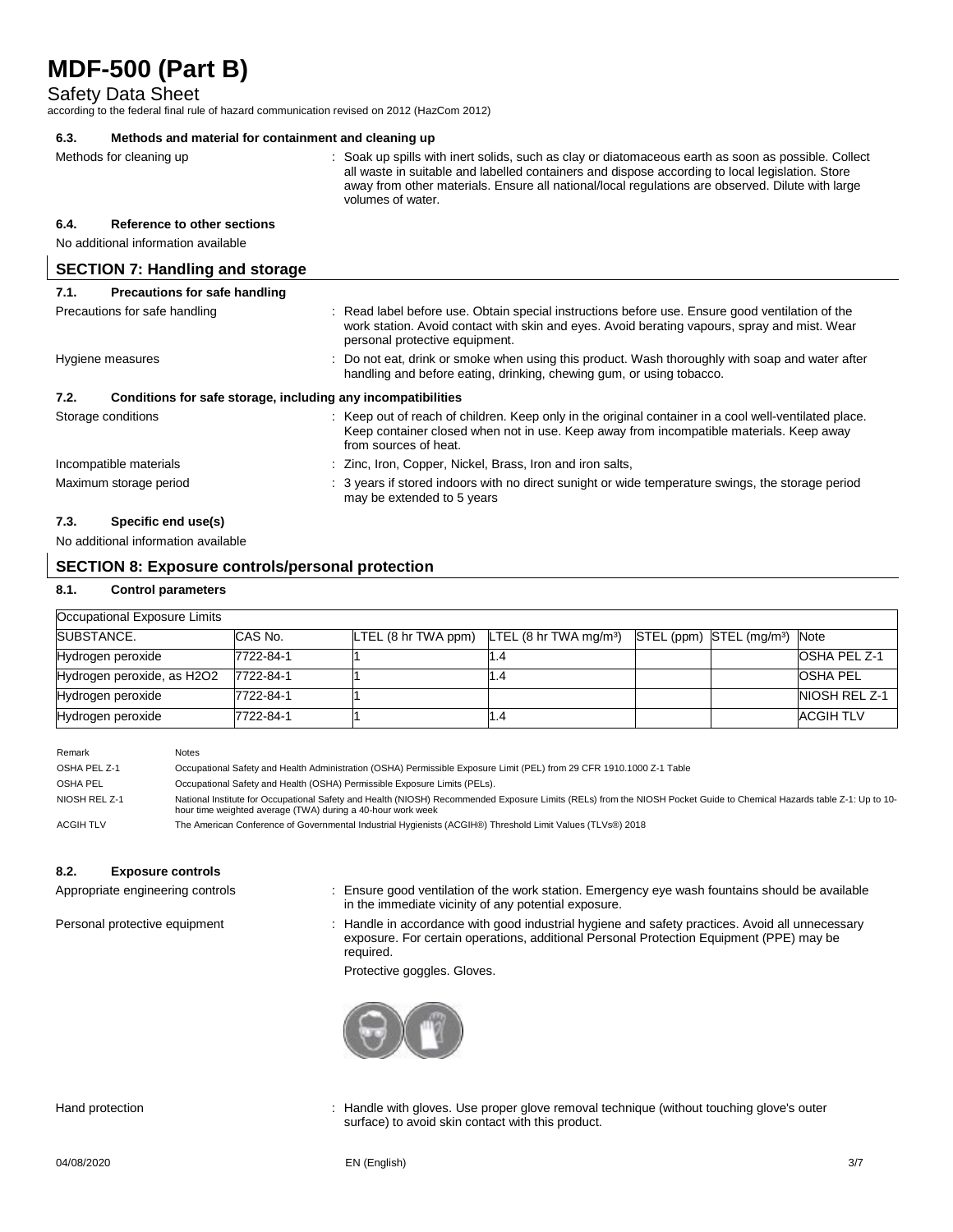### Safety Data Sheet

according to the federal final rule of hazard communication revised on 2012 (HazCom 2012)

| Eye protection           | : Wear goggles if splashing or spraying is anticipated. Use equipment for eye protection tested<br>and approved under appropriate government standards such as NIOSH.                                                |
|--------------------------|----------------------------------------------------------------------------------------------------------------------------------------------------------------------------------------------------------------------|
| Skin and body protection | : In case of repeated or prolonged exposure : Personal protective clothing should be selected<br>based on the task being performed and the risks involved and should be approved by a<br>specialist before handling. |
| Respiratory protection   | : In case of insufficient ventilation, or when using Uly Sprayer (fogger) wear suitable NIOSH<br>certified respiratory equipment.                                                                                    |
| Other information        | : Do not eat, drink or smoke during use.                                                                                                                                                                             |

## **SECTION 9: Physical and chemical properties**

| 9.1.<br>Information on basic physical and chemical properties |                             |
|---------------------------------------------------------------|-----------------------------|
| Physical state                                                | : Liquid                    |
| Color                                                         | Clear                       |
| Odor                                                          | Slight sweet odor           |
| Odor threshold                                                | No data available           |
| рH                                                            | $: 2.1 - 2.5$               |
| Relative evaporation rate (butyl acetate=1)                   | : No data available         |
| Melting point                                                 | No data available           |
| Freezing point                                                | No data available           |
| Boiling point                                                 | : ca 214 °F (101 °C)        |
| Flash point                                                   | None (Non-combustible)      |
| Auto-ignition temperature                                     | Not applicable              |
| Decomposition temperature                                     | No data available           |
| Flammability (solid, gas)                                     | Not applicable              |
| Vapor pressure                                                | : No data available         |
| Relative vapor density at 20 °C                               | : No data available         |
| Relative density                                              | : 1.11 (water=1) at 20 °C   |
| Solubility                                                    | : Soluble in water          |
| Log Pow                                                       | No data available           |
| Log Kow                                                       | No data available           |
| Viscosity, kinematic                                          | No data available           |
| Viscosity                                                     | Not applicable (water-like) |
| <b>Explosive properties</b>                                   | None                        |
| Oxidising properties                                          | None                        |
| <b>Explosive limits</b>                                       | Not applicable              |

### **9.2. Other information**

No additional information available

### **SECTION 10: Stability and reactivity**

### **10.1. Reactivity**

No additional information available

### **10.2. Chemical stability**

The product is stable at normal handling and storage condition

### **10.3. Possibility of hazardous reactions**

Hazardous polymerization will not occur.

### **10.4. Conditions to avoid**

Direct sunlight. High temperatures. Freezing

#### **10.5. Incompatible materials**

Zinc, Iron, Copper, Nickel, Brass, Iron and iron salts.

### **10.6. Hazardous decomposition products**

None known.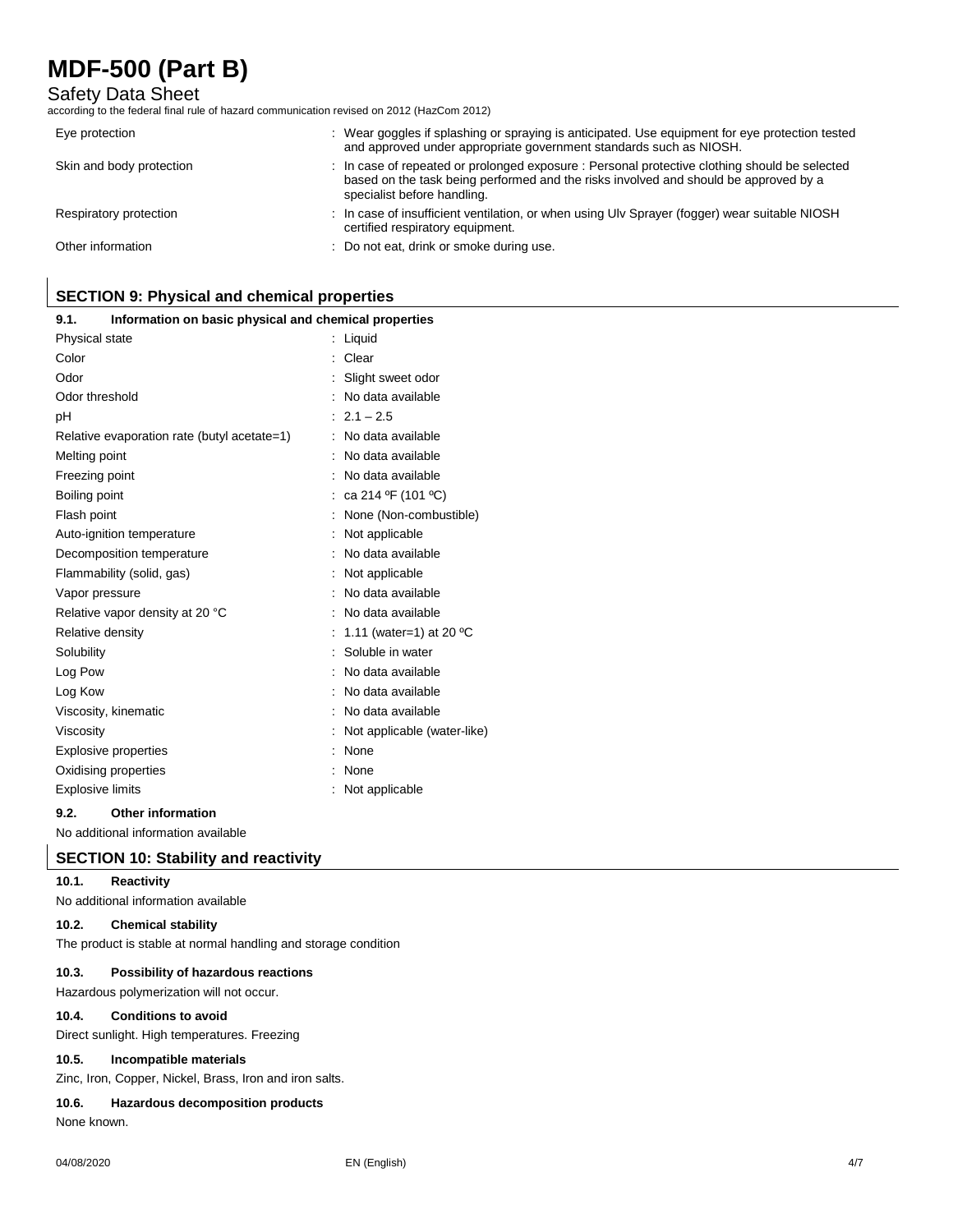Safety Data Sheet

according to the federal final rule of hazard communication revised on 2012 (HazCom 2012)

### **SECTION 11: Toxicological information**

### **11.1. Information on toxicological effects**

| Acute toxicity                                        | : Not classified<br>(Based on available data, the classification criteria are not met)                                                                       |
|-------------------------------------------------------|--------------------------------------------------------------------------------------------------------------------------------------------------------------|
| Skin corrosion/irritation                             | : Not classified                                                                                                                                             |
| Serious eye damage/irritation                         | : Causes serious eye irritation.                                                                                                                             |
| Respiratory or skin sensitization                     | : Not classified                                                                                                                                             |
| Germ cell mutagenicity                                | : Not classified<br>(Based on available data, the classification criteria are not met)                                                                       |
| Carcinogenicity                                       | Not classified<br>(No carcinogen substances in IARC, NTP or OSHA cited.)                                                                                     |
| Reproductive toxicity                                 | Not classified                                                                                                                                               |
| Specific target organ toxicity (single exposure)      | (Based on available data, the classification criteria are not met)<br>: Not classified<br>(Based on available data, the classification criteria are not met) |
| Specific target organ toxicity (repeated<br>exposure) | : Not classified<br>(Based on available data, the classification criteria are not met)                                                                       |
| Aspiration hazard                                     | Not classified<br>(Based on available data, the classification criteria are not met)                                                                         |
| <b>SECTION 12: Ecological information</b>             |                                                                                                                                                              |
| 12.1.<br><b>Toxicity</b><br>Ecology - general         | The product is not considered harmful to aquatic organisms or to cause long-term adverse<br>effects in the environment.                                      |

### **12.2. Persistence and degradability**

No additional information available

### **12.3. Bioaccumulative potential**

No additional information available

### **12.4. Mobility in soil**

No additional information available

### **12.5. Other adverse effects**

Effect on ozone layer **intervalled** : No additional information available

Effect on the global warming : No additional information available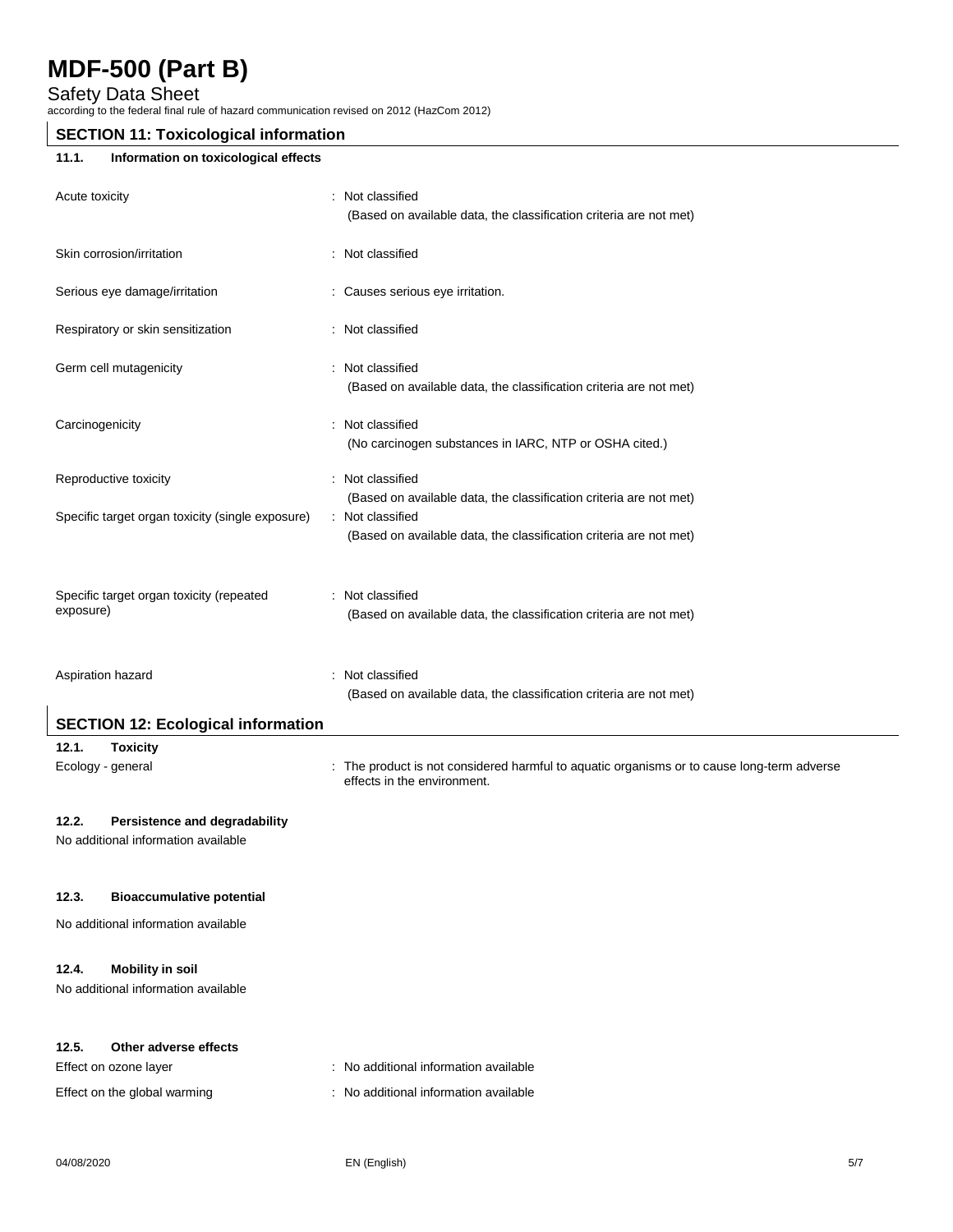Safety Data Sheet

according to the federal final rule of hazard communication revised on 2012 (HazCom 2012)

### **SECTION 13: Disposal considerations**

| Waste treatment methods<br>13.1.            |                                                                                                                                                                                                                                                                                                                                                                                                                                                                                                                                                          |
|---------------------------------------------|----------------------------------------------------------------------------------------------------------------------------------------------------------------------------------------------------------------------------------------------------------------------------------------------------------------------------------------------------------------------------------------------------------------------------------------------------------------------------------------------------------------------------------------------------------|
| Waste disposal recommendations              | : Dispose in a safe manner in accordance with local/national regulations. Dispose of<br>contents/container to comply with applicable local, national and international regulations.                                                                                                                                                                                                                                                                                                                                                                      |
|                                             | Pesticide wastes are acutely hazardous. Triple rinse or pressure rinse (or equivalent) promptly<br>after emptying. Triple rinse as follows: Empty the remaining contents into application equipment<br>or a mix tank and drain for 10 seconds after the flow begins to drip. Fill the container 1/4 full<br>with water and recap. Shake for 10 seconds. Pour rinsate into application equipment or a mix<br>tank or store rinsate for later use or disposal. Drain for 10 seconds after flow begins to drip.<br>Repeat this procedure two or more times. |
| Waste disposal recommendations - Containers | : Nonrefillable container. Do not reuse or refill this container. Triple rinse or pressure rinse (or<br>equivalent) promptly after emptying. Wrap container and put in trash.                                                                                                                                                                                                                                                                                                                                                                            |
| <b>SECTION 14: Transport information</b>    |                                                                                                                                                                                                                                                                                                                                                                                                                                                                                                                                                          |
| In accordance with DOT                      |                                                                                                                                                                                                                                                                                                                                                                                                                                                                                                                                                          |

## Not regulated for transport **Additional information** Other information **contract to the information** : No supplementary information available. **Transport by sea** No additional information available

**Air transport** No additional information available

### **SECTION 15: Regulatory information**

### **15.1. US Federal regulations**

### **EPA- FIFRA Accepted Label**  KEEP OUT OF REACH OF CHILDREN DANGER Corrosive. Causes irreversible eye damage.

All components of this product are listed, or excluded from listing, on the United States Environmental Protection Agency Toxic Substances Control Act (TSCA) inventory

This product or mixture does not contain a toxic chemical or chemicals in excess of the applicable concentration as specified in 40 CFR §372.38(a) subject to the reporting requirements of section 313 of Title III of the Superfund Amendments and Reauthorization Act of 1986 and 40 CFR Part 372.

### **15.2. International regulations**

No additional information available

### **15.3. US State regulations**

California Proposition 65 - NOTE: This product has NOT evaluated against the latest requirements of the California Proposition 65 to meet the safe harbor warning requirements introduced by The office of Environmental Health Hazards Assessment (OEHHA), during its OSHA hazards classification evaluation.

#### **Minnesota Right To Know Components**

Hydrogen peroxide

#### **New Jersey Right To Know Components**

Hydrogen peroxide

### **Pennysylvania Right To Know Components**